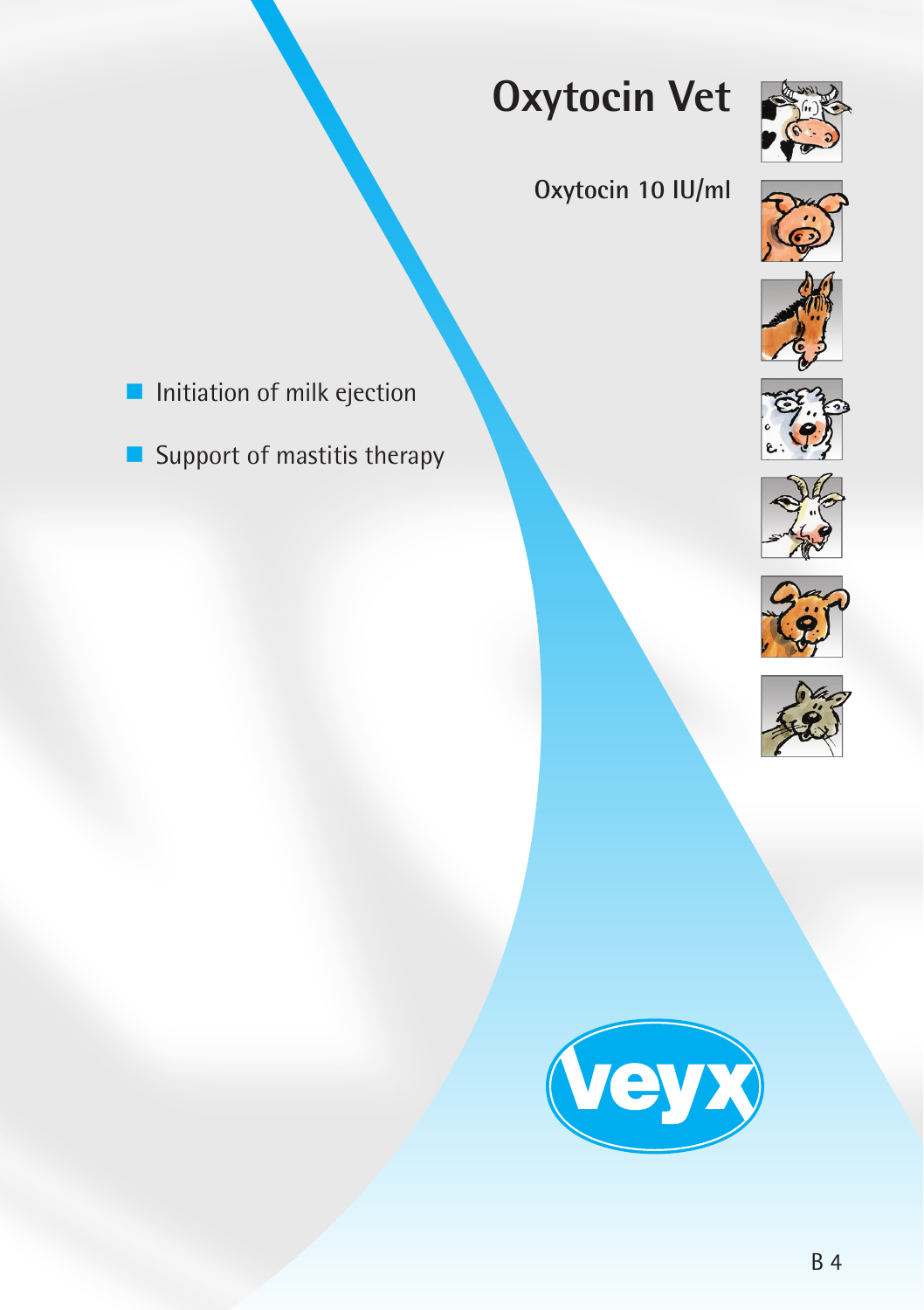

Oxytocin is a hormone produced naturally in the body of all mammals. This peptide hormone is produced in the hypothalamus and transported through neurosecretion to the posterior lobe of the pituitary gland where it is stored. In cattle and sheep there is, in addition, an oestrous cycle dependent oxytocin synthesis occurrence on the ovary (corpus luteum).

Oxytocin displays its primary physiological and pharmacological effects in the smooth uterine muscles (inducing and increasing the rate of contractions). In this way, oxytocin effects a change in the oestrogen stimulated uterus, from weak spontaneous and irregular contractions, to synchronised, regular and stronger directed contractions.

In the lactating mammary gland oxytocin triggers contraction of the myoepithelial cells that are arranged around the mammary ducts and alveoli. This leads to milk let-down or to the easing of milk ejection during suckling.

Parenterally administered oxytocin is eliminated from the plasma within a half-life of only 1 – 9 minutes. Therefore, because of its considerable long-acting efficacy duration, Carbetocin (contained in Depotocin® ) provides an alternative for application within the scope of obstetric procedures (e.g. therapy for uterine inertia, placental retention and other puerperal disorders, shortening the time interval until birth commences for synchronisation of parturition in sows using  $PGF_{2}$ ).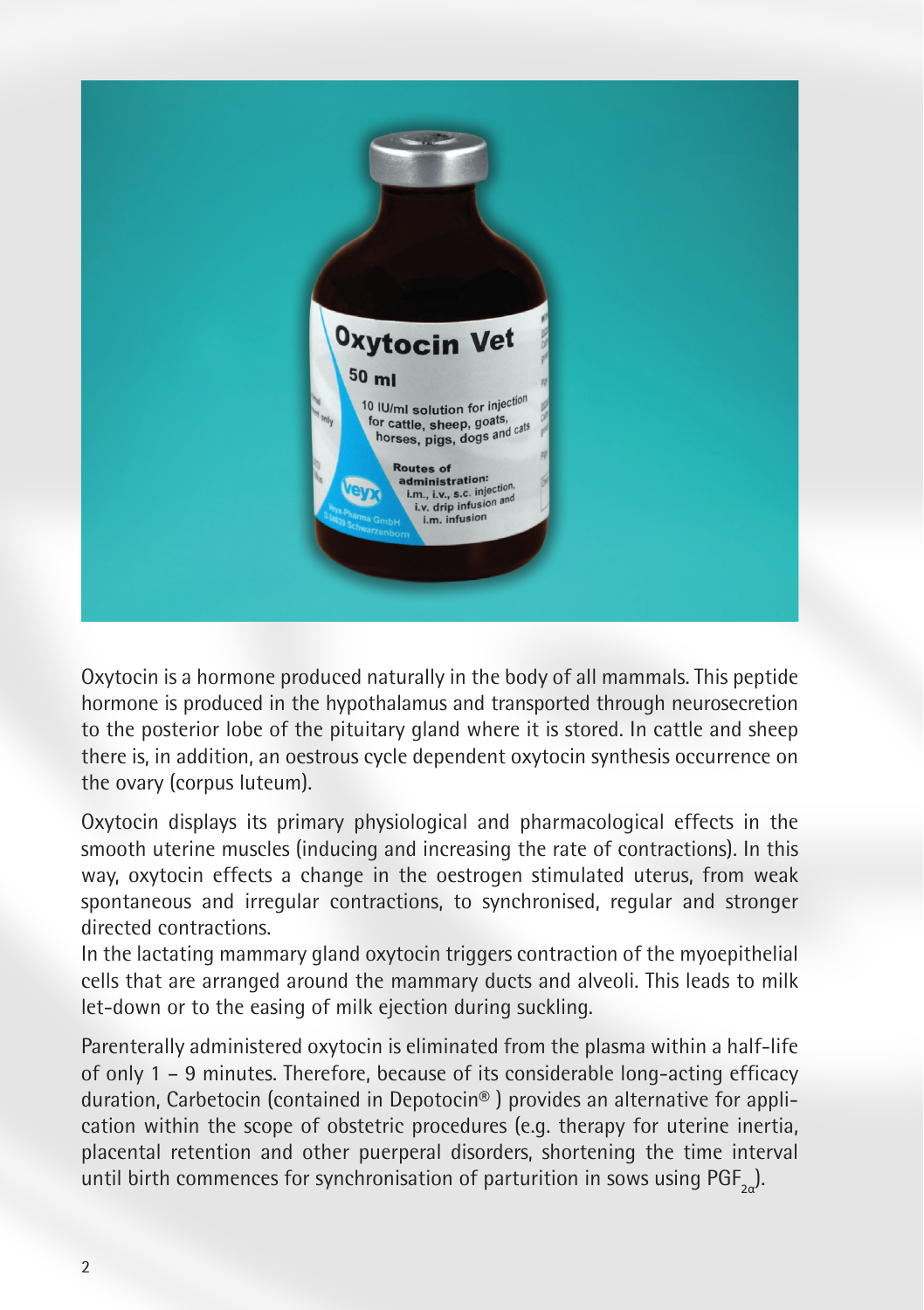### **Oxytocin Vet, 10 IU/ml**

Injection solution for cattle, sheep, goats, horses, pigs, dogs, cats

#### **Active substance and other ingredients**

| Active substance:         |                                            |
|---------------------------|--------------------------------------------|
| Oxytocin                  | 16.6 $\mu$ g/ml (equivalent to 10.0 IU/ml) |
| Excipients:               |                                            |
| Chlorobutanol hemihydrate | $3.0 \text{ mg/ml}$                        |

#### **Indications**

*Cattle, Sheep, Goats, Horses, Pigs, Dogs, Cats:*

To stimulate uterine contractions during parturition and the early stages of the puerperium, uterine inertia.

#### *Cattle:*

Atonia uteri sub partu and post partum, retentio secundinarum caused by uterine inertia, supporting the therapy for endometritis in the early puerperium, milk let-down disorders, expulsion of the residual milk in support of a mastitis therapy.

#### *Sheep:*

As a supportive therapy for endometritis during the early puerperium.

*Goats:* 

In support of uterine contractions after sectio caesarea.

#### *Horses:*

Induction of parturition, retentio secundinarum caused by uterine inertia, milk let-down disorders.

#### *Pigs:*

Atonia uteri sub partu and post partum, retentio secundinarum caused by uterine inertia, shortening the duration of parturition, milk let-down disorders, expulsion of the residual milk in support of a mastitis therapy.

#### *Dogs:*

As a supportive therapy for endometritis in the early puerperium, milk let-down disorders.

#### *Cats:*

Milk let-down disorders.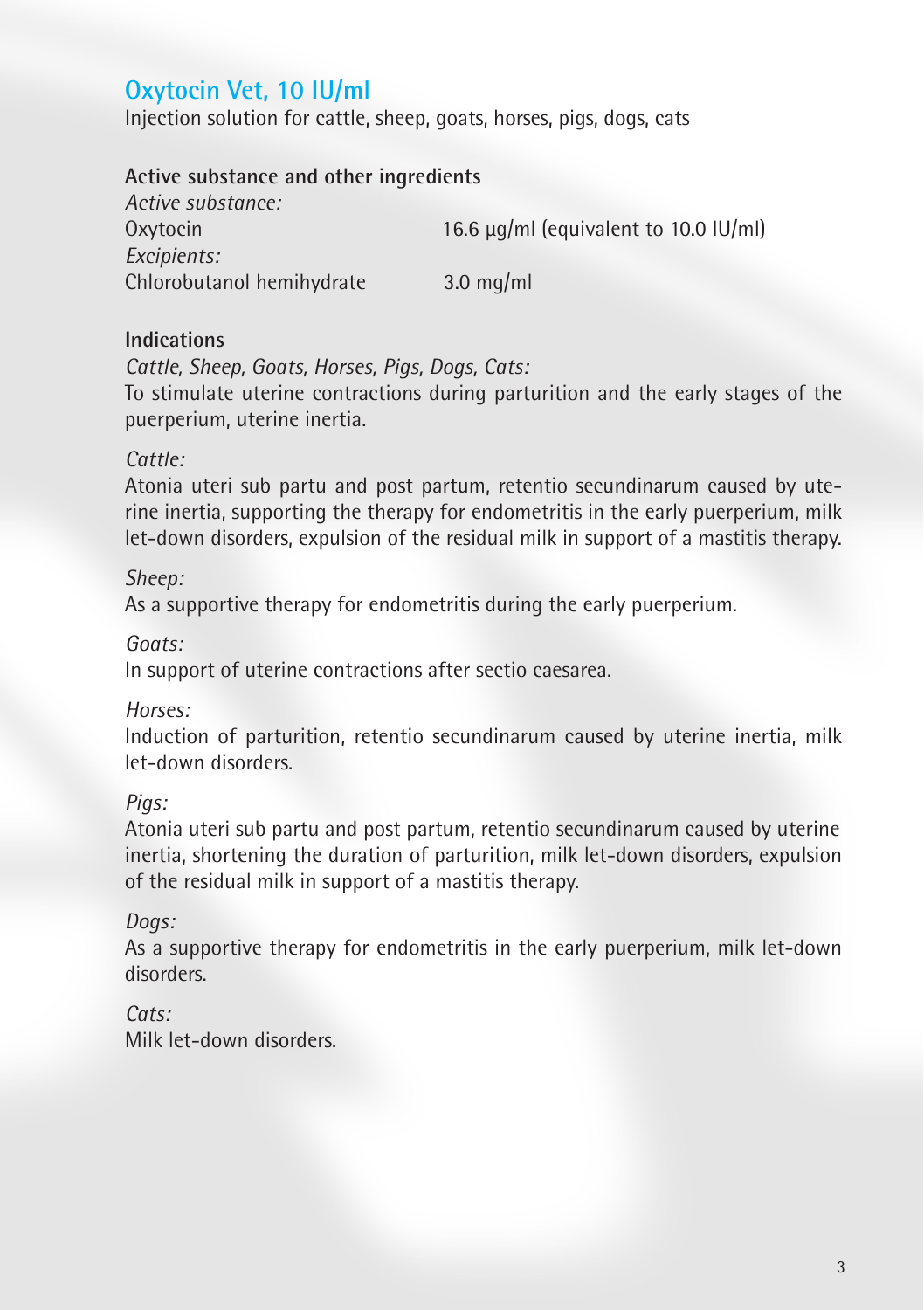#### **Contraindications**

Use in the mare not ready for foaling, use to speed up parturition in case of an undilated cervix, mechanical hindrances to birth, malpositions, spasmodic contractions, risk of uterine rupture, torsio uteri, relative excessively large fetuses, malformed birth canal, hypersensitivity to Oxytocin.

#### **Adverse reactions**

- Uterine hypercontractibility
- Uterine rupture (particularly in carnivores)
- Sustained contraction of the uterus with a blockage of the flow to the navel, foetal hypoxia resulting in a reduction in the survival viability of the foetuses
- in the pig at dosages of 5 10 IU Oxytocin/animal i.m. combined with prostaglandins for induction of parturition, prolonged contractions of the uterus, extended duration of parturition, premature placental detachment
- in suckling piglets following treatment for lack of milk retention in the sow at a dosage rate of 22 IU Oxytocin per 100 kg LW/day the occurrence of piglet diarrhoea (1 day)

If you notice any serious effects or other effects not mentioned in this leaflet, please inform your veterinary surgeon or pharmacist.

**Target species** 

Cattle, sheep, goats, horses, pigs, dogs, cats

#### **Dosage for each species, routes and method of administration**

For intravenous, intramuscular and subcutaneous injection. For intravenous drip infusion and intramuscular infusion. For a single application. For repeat treatments, as required. 10 IU Oxytocin equates to 1 ml "Oxytocin Vet injection solution".

*Cattle:* 

Milk let-down disorders, expulsion of residual milk in support of a mastitis therapy:

0.5 – 10 IU Oxytocin/animal intravenous

20 – 40 IU Oxytocin/animal intramuscular or subcutaneous

Stimulating uterine contractions during parturition and the early puerperium, uterine inertia:

5 – 10 IU Oxytocin/animal intravenous

1 – 20 IU Oxytocin/animal intramuscular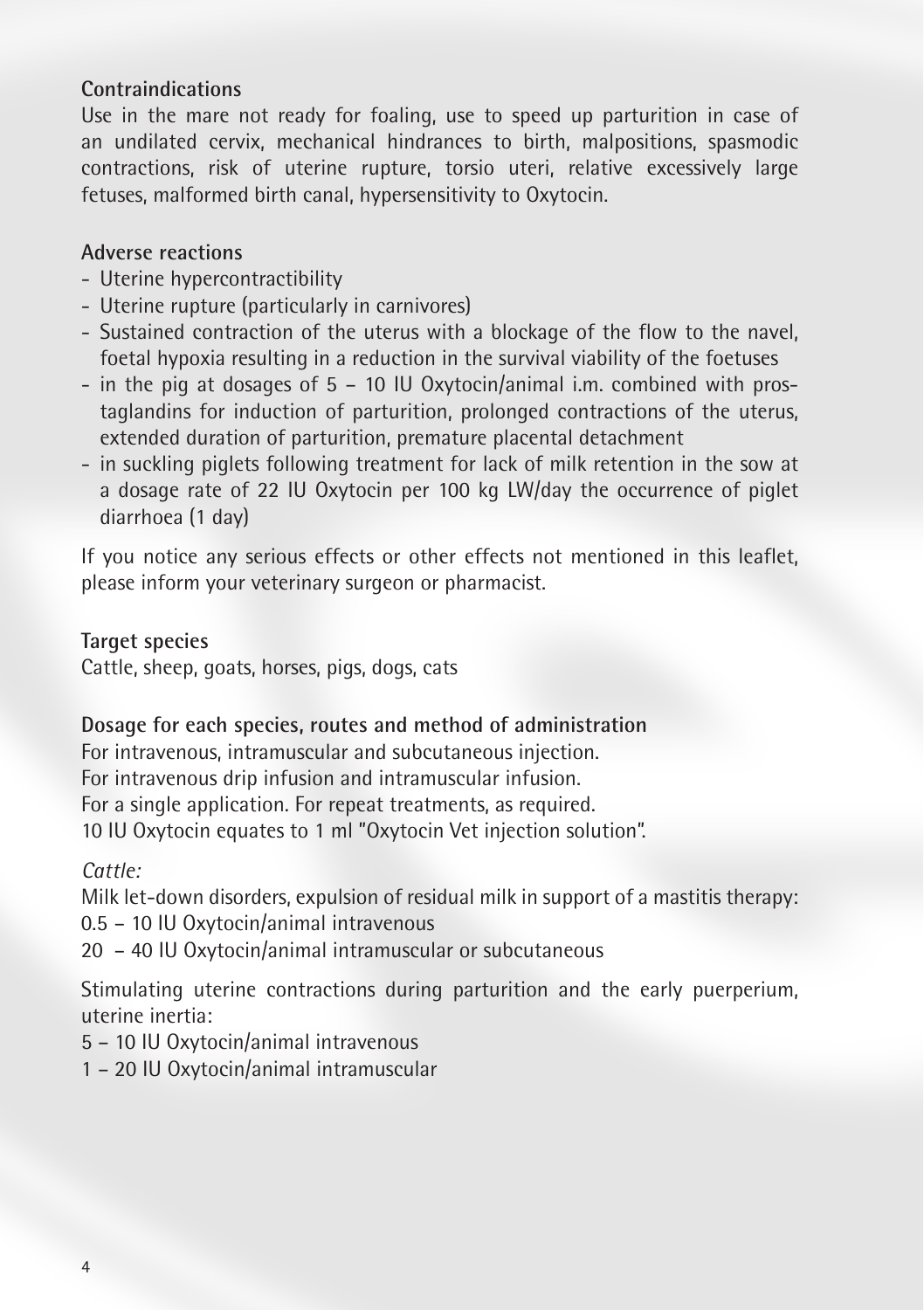Atonia uteri sub partu and post partum, retentio secundinarum caused by uterine inertia, as a supportive therapy for endometritis during the early puerperium: 25 IU Oxytocin/animal intravenous

*Sheep:* 

Stimulating uterine contractions during parturition and the early puerperium, uterine inertia:

5 – 10 IU Oxytocin/animal intravenous

1 – 20 IU Oxytocin/animal intramuscular

As a supportive therapy for endometritis during the early puerperium:

5 – 10 IU Oxytocin/animal intramuscular

*Goats:* 

Stimulating uterine contractions during parturition and the early puerperium, uterine inertia:

1 – 3 IU Oxytocin/animal intramuscular, subcutaneous

In support of uterine contractions following sectio caesarea: 5 IU Oxytocin/animal intravenous, intramuscular

*Horses:* 

Induction of parturition, stimulating uterine contractions during parturition and the early puerperium, uterine inertia:

10 IU Oxytocin/animal intravenous

40 IU Oxytocin/animal intramuscular

Retentio secundinarum caused by uterine inertia:

50 – 60 IU Oxytocin/hour/animal as an intravenous continuous drip infusion

Milk let-down disorder:

30 – 40 IU Oxytocin/animal intramuscular

*Pigs:* 

Stimulating uterine contractions during parturition and the early puerperium, uterine inertia, shortening the duration of parturition:

1 – 10 IU Oxytocin/animal intravenous

20 – 25 IU Oxytocin/animal intramuscular

25 IU Oxytocin/animal intramuscular + 0.125 IU Oxytocin/min/animal as an intramuscular infusion

Milk let-down disorder, expulsion of residual milk in support of a mastitis therapy:

- 1 10 IU Oxytocin/animal intravenous
	- 15 IU Oxytocin/animal intramuscular

Atonia uteri sub partu and post partum:

20 – 40 IU Oxytocin/animal intramuscular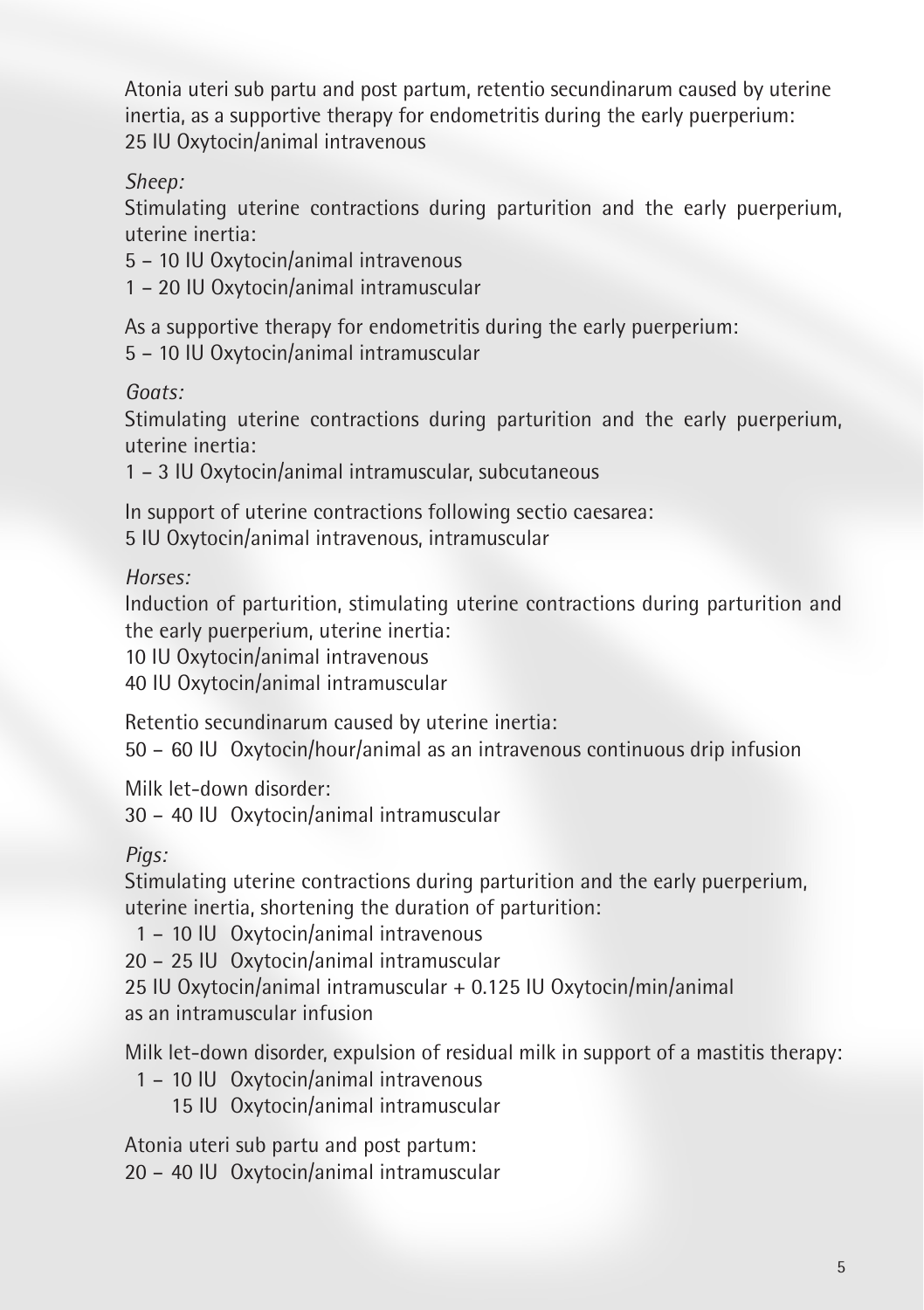Retentio secundinarum caused by uterine inertia:

0.5 IU Oxytocin/animal intramuscular, repeat treatments over a number of hours

*Dogs:*

Stimulating uterine contractions during parturition and the early puerperium, uterine inertia:

0.15 – 1.0 IU Oxytocin/animal intravenous, intramuscular or subcutaneous

As a supportive therapy for endometritis during the early puerperium: 3 – 10 IU Oxytocin/animal subcutaneous

Milk let-down disorder:

0.2 – 1.0 IU Oxytocin/animal intravenous, intramuscular or subcutaneous

*Cats:* 

Stimulating uterine contractions during parturition and the early puerperium, uterine inertia:

0.3 – 1.0 IU Oxytocin/animal intramuscular or subcutaneous

0.1 – 0.2 IU Oxytocin intramuscular or subcutaneous and 10 – 20 mg of an active substance with an utero-spasmolytic effect, repeating the treatment at intervals of  $2 - 3$  hours

Milk let-down disorders:

0.1 – 0.25 IU Oxytocin/animal intravenous, intramuscular or subcutaneous In the cat, in case of a double treatment using an Oxytocin application being unsuccessful for the treatment of uterine inertia, then a sectio caesarea should be carried out.

**Advice on correct administration** 

Inject very slowly during intravenous injection.

#### **Withdrawal period**

intravenous injection *Cattle, sheep, goats, horses:* Meat and offal: Zero days Milk: Zero days *Pigs:* Meat and offal: Zero days

intramuscular and subcutaneous injection:

*Cattle, sheep, goats, horses:* Meat and offal: 3 days

Milk: Zero days *Pigs:*

Meat and offal: 3 days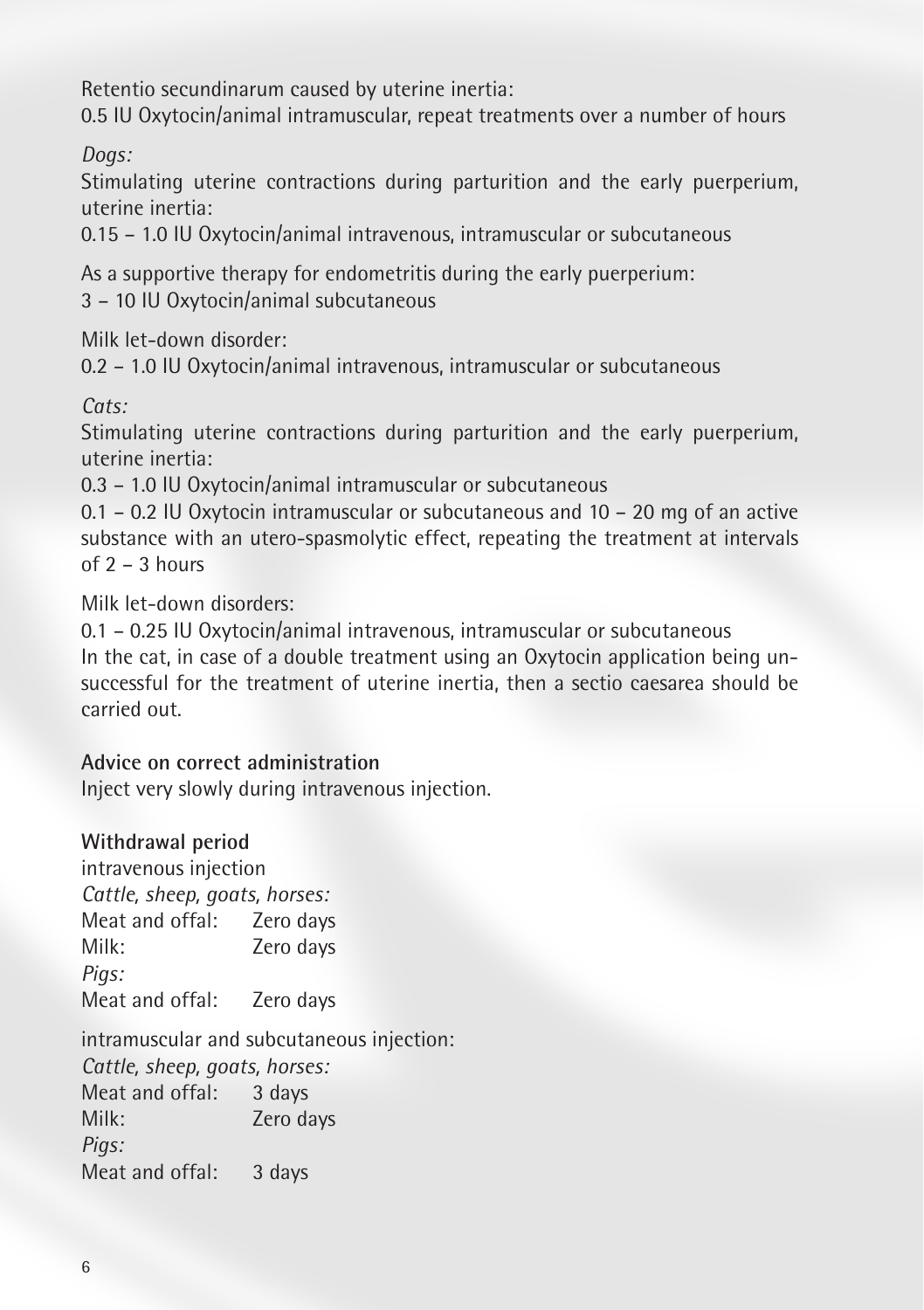#### **Special storage precautions**

Keep out of the reach and sight of children.

Do not use after the expiry date stated on the label and the outer carton.

Store in a refrigerator  $(2 - 8 \degree C)$ .

Protect from light in the outer carton.

Shelf-life after first opening the bottle: 28 days.

Following the expiry of this period the remainder of the drug in the container is to be disposed of.

#### **Special warnings**

Special warnings for each target species: Not applicable.

#### Special precautions for use:

*Special precautions for use in animals:* Inject very slowly during intravenous injection.

*Special precautions to be taken by the person administering the veterinary medicinal product to animals:*

Administration should be performed with caution in order to avoid accidental self-injection. In case of accidental self-injection, seek medical advice immediately. Pregnant women should avoid handling the product, especially during the last 3 months of pregnancy as Oxytocin can induce contractions of the smooth musculature (e.g. the uterus).

Use during pregnancy, lactation or lay: Not applicable.

Interaction with other medicinal products and other forms of interaction: β-adrenolytics strengthen the contraction promoting effects of Oxytocin. Upon simultaneous administration of prostaglandins and Oxytocin, the labour-promoting effects are intensified reciprocally.

#### Overdose (symptoms, emergency procedures, antidotes), if necessary:

Overdosing can lead to temporary vasodilatation and a fall in blood pressure, water retention, prolonged sustained contraction of the uterus with a blockage of the flow through the navel, foetal hypoxia and a resulting reduction in the foetuses' survival chances, tachycardia, uterine rupture, foaling complications in the horse (violent contractions, retentio secundinarum), to the cessation of farrowing in the pig.

The treatment with Oxytocin injection solution should immediately cease in these cases.

Incompatibilities: Not applicable.